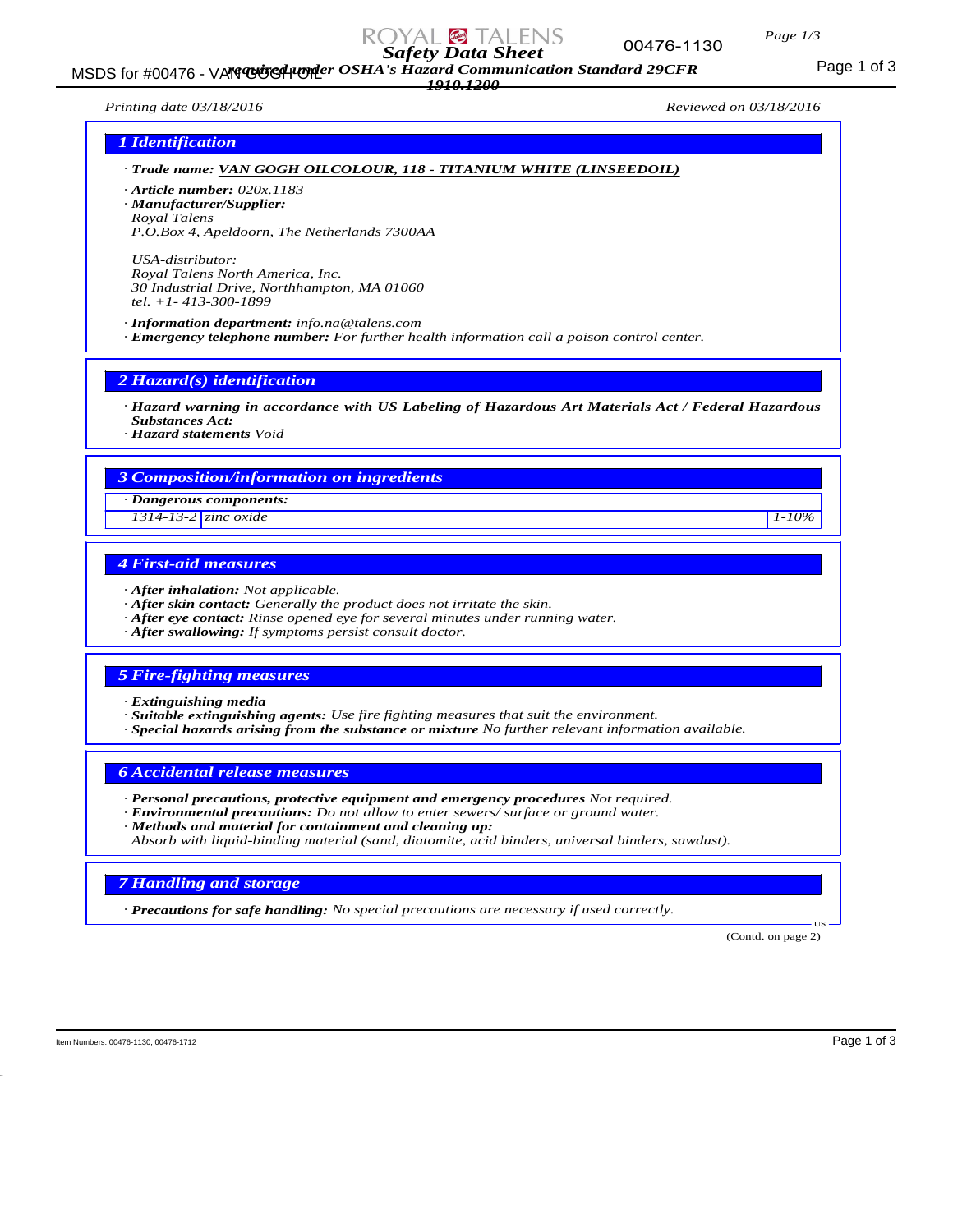# *Safety Data Sheet*

MSDS for #00476 - VAN GUGH UNDER OSHA's Hazard Communication Standard 29CFR<br>MSDS for #00476 - VAN GUGH UNDER OSHA's Hazard Communication Standard 29CFR *1910.1200*

*Printing date 03/18/2016 Reviewed on 03/18/2016*

(Contd. of page 1)

#### *8 Exposure controls/personal protection*

*· General protective and hygienic measures: Wash hands before breaks and at the end of work. · Eye protection: Not required.*

| <b>9 Physical and chemical properties</b>                                                                                                                  |                                           |
|------------------------------------------------------------------------------------------------------------------------------------------------------------|-------------------------------------------|
| $\cdot$ Appearance:                                                                                                                                        |                                           |
| Form:                                                                                                                                                      | Pasty                                     |
| Color:                                                                                                                                                     | White                                     |
| $\cdot$ Odor:                                                                                                                                              | Characteristic                            |
| $\cdot$ Change in condition<br>Melting point/Melting range: Not determined.<br><b>Boiling point/Boiling range:</b> $> 200 \degree C$ ( $> 392 \degree F$ ) |                                           |
| $\cdot$ Flash point:                                                                                                                                       | > 100 °C (> 212 °F)                       |
| <b>Explosion limits:</b>                                                                                                                                   |                                           |
| Lower:                                                                                                                                                     | Not determined.                           |
| Upper:                                                                                                                                                     | Not determined.                           |
| $\cdot$ Density at 20 $\cdot$ C (68 $\cdot$ F):                                                                                                            | $1.85$ g/cm <sup>3</sup> (15.438 lbs/gal) |
| · Solubility in / Miscibility with<br>Water:                                                                                                               | Not miscible                              |

## *10 Stability and reactivity*

*· Thermal decomposition / conditions to be avoided: No decomposition if used according to specifications.*

- *· Possibility of hazardous reactions No dangerous reactions known.*
- *· Conditions to avoid No further relevant information available.*
- *· Incompatible materials: No further relevant information available.*

#### *11 Toxicological information*

*· Acute toxicity:*

*· LD/LC50 values that are relevant for classification:*

*1314-13-2 zinc oxide*

*Oral LD50 > 5000 mg/kg (rat)*

*· Carcinogenic categories:*

*· IARC (International Agency for Research on Cancer)*

*None of the ingredients is listed.*

*· NTP (National Toxicology Program)*

*None of the ingredients is listed.*

*· OSHA-Ca (Occupational Safety & Health Administration)*

*None of the ingredients is listed.*

# *12 Ecological information*

*· General notes:*

*Do not allow product to reach ground water, water course or sewage system.*

(Contd. on page 3)

US